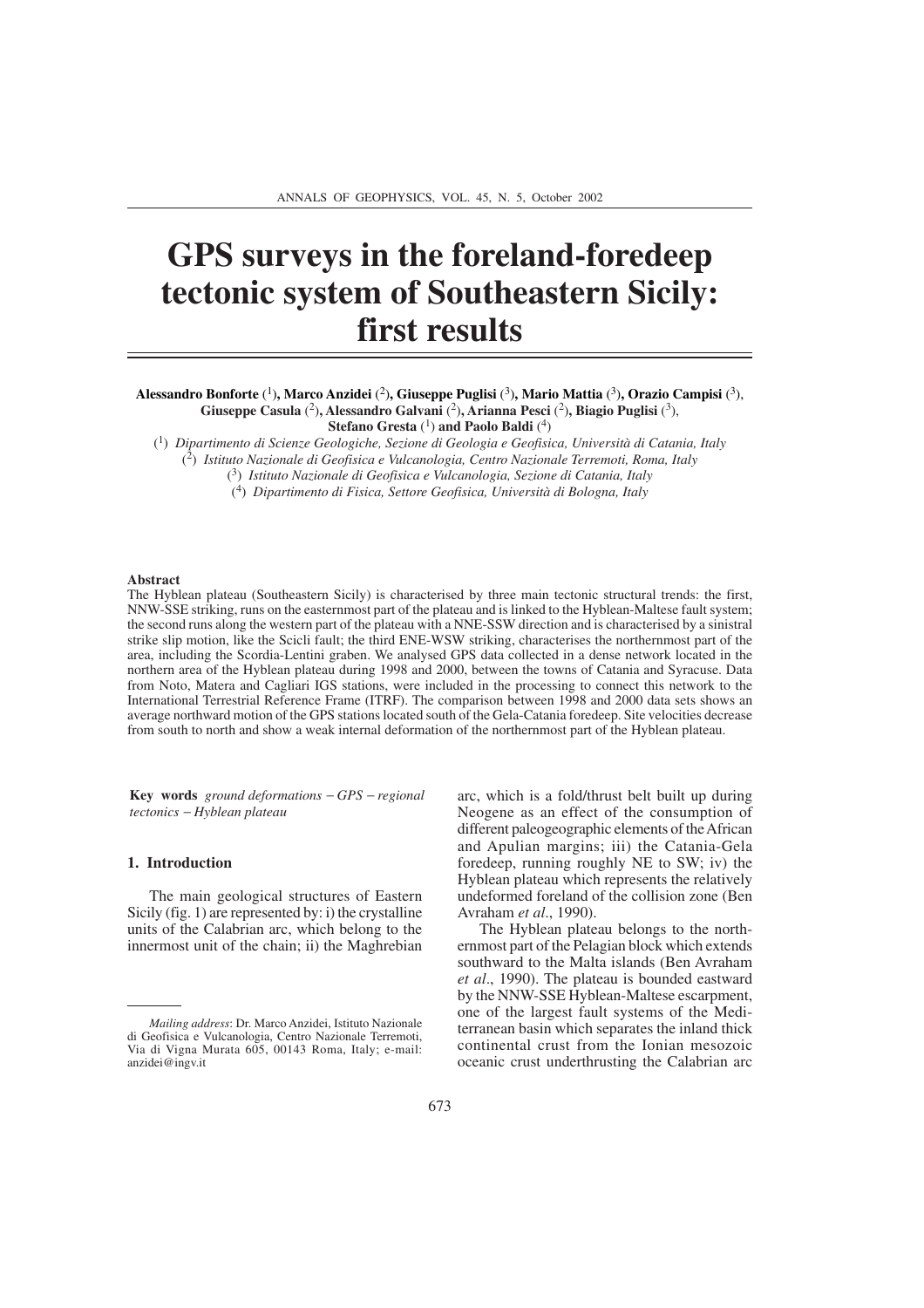



**Fig. 1.** Sketch of the structural setting of Eastern Sicily.  $1 =$  Crystalline units of the Calabrian arc;  $2 =$  units of the Maghrebian arc; 3 = Hyblean plateau. The box indicates the spatial distribution of the GPS network described in this paper.

(Ben Avraham *et al*., 1995). On the western side, the Hyblean plateau is bounded by the NNE-SSW striking Scicli fault, which separates it from the foredeep, filled by the Gela nappe (*i.e.* the buried outermost thrust of the chain) through the Vittoria plain (Grasso *et al*., 2000). These two main structures isolate a block of the continental African foreland which resists thrusting/ subduction beneath the Maghrebian chain due to its high buoyancy (Ben Avraham and Grasso, 1991; Ben-Avraham *et al.*, 1995). Along the Ionian margin a dense fault pattern form onshore a horst and graben sequence, oblique with respect to the Hybleo-Maltese escarpment, while the northern edge of the Hyblean plateau facing the northern foredeep areas is down faulted by NE-SW trending normal faults, forming structures as the Scordia-Lentini graben (Adam *et al*., 2000).

This complex structural setting plays an important role in the recent seismic activity of the area, characterised by major earthquakes along the western, northern and eastern boundaries of the Hyblean plateau. In particular, seismicity is characterised by lower magnitudes (*M* < 5) on the western side of the Hyblean plateau with respect to its northern ( $M \approx 6$ ) and eastern ( $M \approx 7$ ) areas, where destructive earthquakes occurred in 1169 and 1693. It is worth noting that the latter was proceeded by a strong foreshock of  $M \approx 6$  which likely occurred along the same seismogenetic structure that produced an earthquake of *M*≈ 6.5 in 1542, identified as the southern fault of the Scordia-Lentini graben (Azzaro and Barbano, 2000). More recently, on December 13, 1990 the area was struck by a  $M<sub>L</sub> = 5.4$  seismic event occurring offshore from the town of Augusta, which produced widespread damage between Syracuse and Catania. Although this is the only earthquake for which instrumental data are available, the seismogenic structure cannot clearly be identified due to the ambiguous fault plane solutions (Amato *et al.*, 1995; Giardini *et al.*, 1995). Azzaro and Barbano (2000) suggested an E-W striking right lateral fault, located east of the Scordia-Lentini graben, as the most probable source for this earthquake.

After this last earthquake, the area did not display important seismicity, except two weak seismic swarms between November 1999 and January 2000 (Scarfì *et al*., 2001).

In the frame of this complex tectonic setting, a preliminary ground deformation study was carried out along the Istituto Geografico Militare Italiano (IGMI) levelling route, measured several times since 1970 (Mulargia *et al*., 1991). In 1991, just after the 1990 earthquake, a geodetic monitoring program started with the aim of estimating the present day deformation of this area. One of the goals was to evaluate the relative kinematics of the tectonic structures of the Hyblean area, such as the Scordia-Lentini graben. The latter was invoked as a causative structure in the historical earthquakes affecting this area (Azzaro and Barbano, 2000).

In this paper, we analyse the active ground deformation of the Hyblean plateau by means of a GPS network, since it can provide data on the local kinematics of the area and on the role played by the local tectonic structures.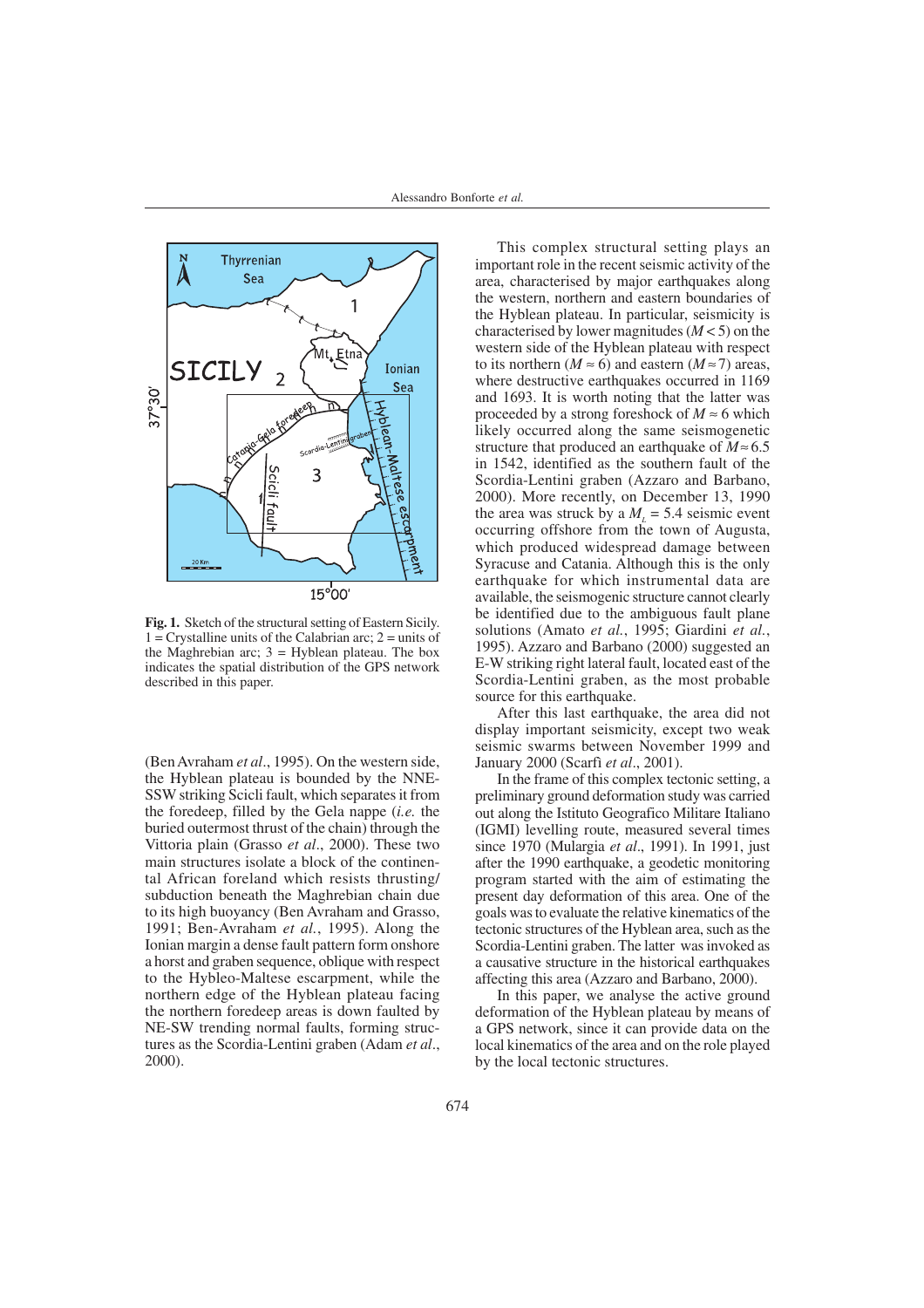### **2. Geodetic networks and surveys**

Just after the December 13, 1990 earthquake, a first GPS surveys was performed in 1991 in the epicentral area, across the Scordia-Lentini graben, with the aim to detect the near field deformation related with this tectonic structure (Achilli *et al*., 1995). The surveyed network consisted of eight stations with an average grid of a few kilometres, monumented by stainless steel nails located on the massive outcropping units. The GPS network partially included the already existing local trilateration network (surveyed by the Electromagnetic Distance Measurement technique) installed by the International Institute of Volcanology (IIV) of Catania in the same period for similar aims (Achilli *et al.*, 1991) and the IGMI levelling

route. Unfortunately, the first GPS campaign partially failed due to electromagnetic noise at GPS frequencies and receiver malfunctions, that prevented a detailed analysis of the data.

After 1991 the GPS network was extended and currently comprises 50 stations, including the older EDM and GPS benchmarks (fig. 2). The new geodetic monuments consist in iron and concrete pillars on top of which a screw allows the GPS antenna to be directly installed (fig. 3). This installation allows instrumentation set-up errors to be avoided. In 1998 and 2000, two GPS surveys were carried out and 26 stations of the northern part of network were occupied (table I). The network is located between the town of Syracuse and Catania and extends from the Ionian coastline to the central Hyblean plateau (fig. 2). It was designed with an average grid of



**Fig. 2.** The Hyblean GPS network. The GPS stations, the main tectonic lineaments of the plateau, the location of the 1990 earthquake and its focal mechanism (star and balloon) (from Amato *et al.*, 1995) are reported in the map.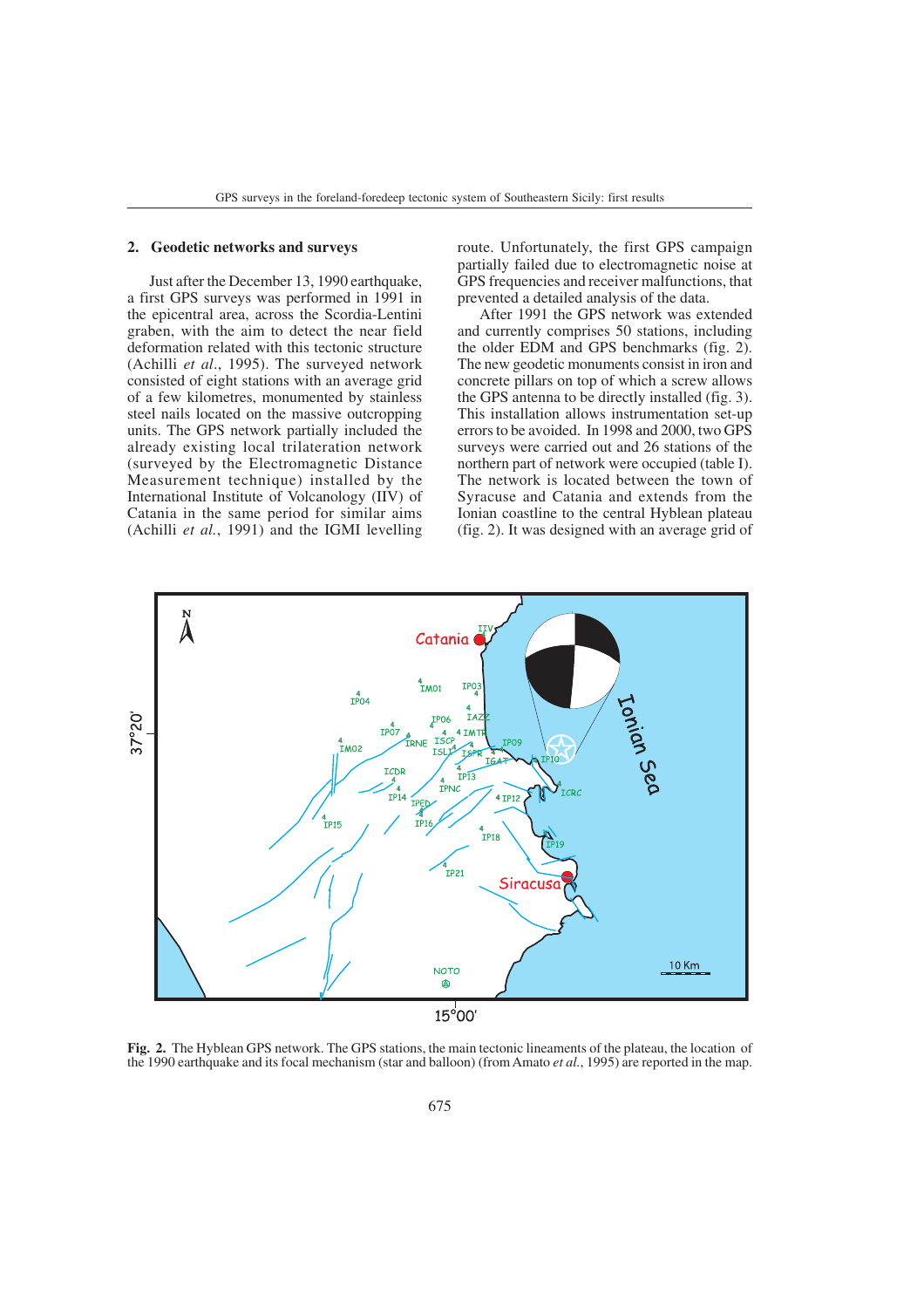Alessandro Bonforte *et al.*



**Fig. 3.** Typical station of the Hyblean GPS network (IP21 pillar).

| Survey<br>epoch | <b>Start</b>          | End                    | Sessions            | Obs<br>time      | Local<br>stations | <b>IGS</b><br>stations | Local<br>permanent<br>stations | Discarded<br>baselines |  |
|-----------------|-----------------------|------------------------|---------------------|------------------|-------------------|------------------------|--------------------------------|------------------------|--|
| 1998<br>2000    | April 20th<br>May 8th | April 24th<br>May 12th | $\mathcal{L}$<br>5. | $6-8h$<br>$6-8h$ | 26<br>26          |                        |                                | 5%<br>$3\%$            |  |

Table I. General features of the 1998 and 2000 surveys.

about 10 km to constrain both the local seismic and aseismic crustal deformations related to the present tectonic activity.

During the April 1998 survey, 16 dual frequency Trimble GPS receivers were used (models 4000 SSi and SSE), equipped with Choke Ring or Compact L1/L2 with ground plane antennas. A further dual frequency Novatel Propak II receiver, equipped with a model 503 Choke Ring L1/L2 antenna, was installed at the northernmost station of the network (IIV station). Due to the short baselines, which do not require long observation sessions to obtain an affordable data set for geophysical applications, survey sessions were planned spanning from 6 to 8 h for the rover receivers.

The three IGS stations of Noto (NOTO), Matera (MATE) and Cagliari (CAGL), together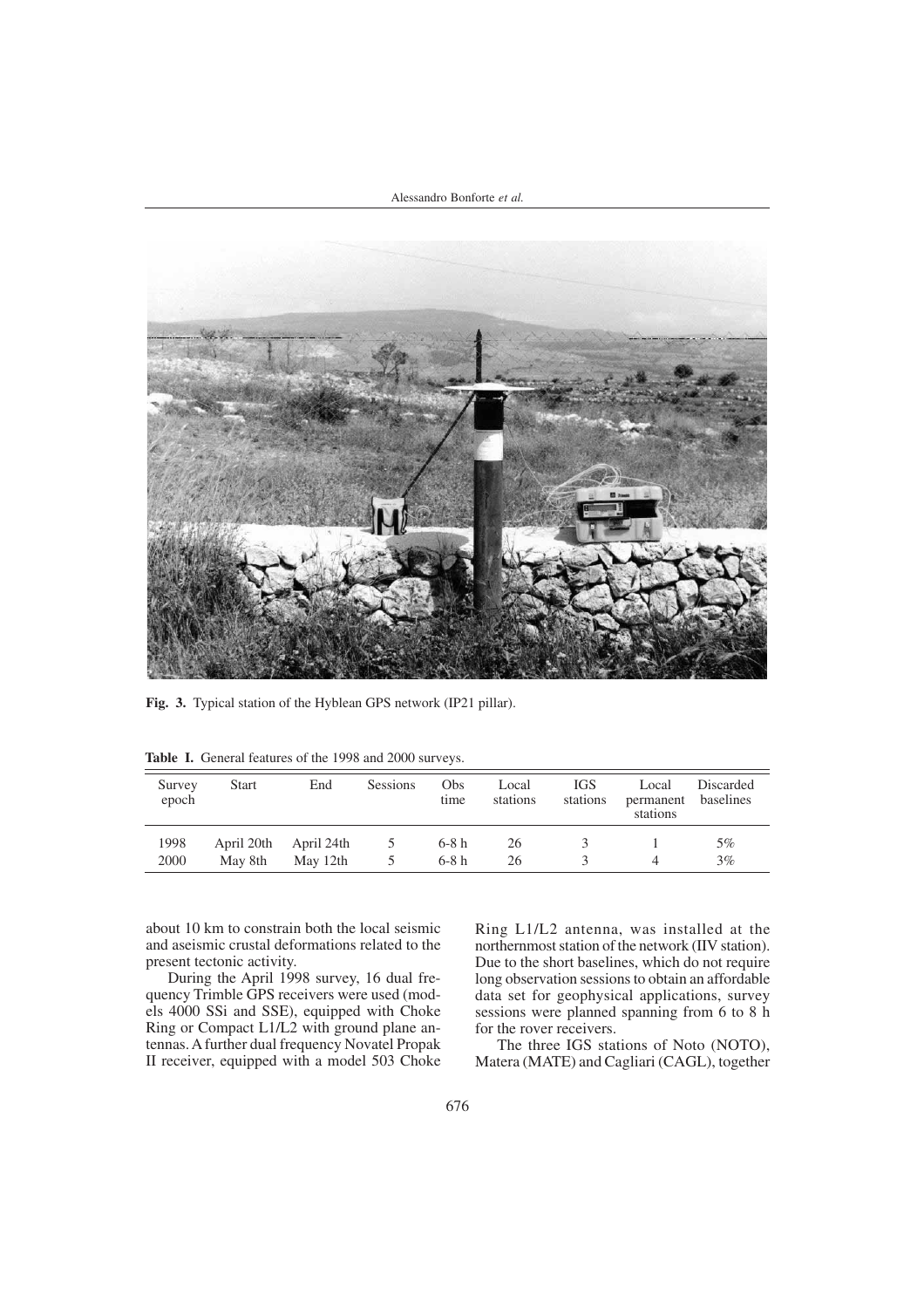| 1998 GPS survey daily sessions |             |             |             |                  |             |             |                  |             |
|--------------------------------|-------------|-------------|-------------|------------------|-------------|-------------|------------------|-------------|
| April 20                       | <b>IPED</b> | <b>IRNE</b> | IAZZ.       | <b>ISPR</b>      | IP13        | <b>ISLI</b> | IP <sub>03</sub> | IM01        |
|                                | IP04        | IM02        | IP07        | IP06             | <b>ISCP</b> | <b>ICDR</b> | <b>IPNC</b>      | <b>IIV</b>  |
|                                | <b>IPED</b> | <b>IRNE</b> | <b>ICRC</b> | <b>ISPR</b>      | IP13        | <b>IGAT</b> | <b>IP18</b>      | IP21        |
| April 21                       | IP19        | IM02        | IP12        | IP06             | <b>IMTR</b> | <b>IPNC</b> | <b>ISCP</b>      |             |
| April 22                       | <b>IPED</b> | IAZZ.       | <b>ICRC</b> | <b>ISPR</b>      | <b>IGAT</b> | <b>ISLI</b> | IP03             | IP19        |
|                                | IP10        | IP12        | IP07        | IP <sub>09</sub> | <b>ISCP</b> | IP06        | <b>IMTR</b>      | <b>IIV</b>  |
|                                | <b>IRNE</b> | <b>ICRC</b> | IAZZ.       | <b>ISLI</b>      | <b>IGAT</b> | IP13        | IM01             | <b>ICDR</b> |
| April 23                       | IP04        | IP21        | IP18        | IP09             | <b>IMTR</b> | IP10        | <b>IIV</b>       |             |
| April 24                       | IP03        | IP19        | IP21        | IM02             | IP07        | <b>IIV</b>  |                  |             |
|                                |             |             |             |                  |             |             |                  |             |

**Table II.** Schedule of daily sessions of the 1998 survey.

Table III. Schedule of daily sessions of the 2000 survey. The higher redundancy in station occupations, with respect to the 1998 survey, is due to the higher number of available GPS receivers.

| 2000 GPS survey daily sessions |            |             |             |             |             |             |                  |             |             |             |
|--------------------------------|------------|-------------|-------------|-------------|-------------|-------------|------------------|-------------|-------------|-------------|
| May 8                          | <b>IIV</b> | IP18        | IP15        | IPO7        | IP12        | <b>ISCP</b> | <b>ICDR</b>      | <b>IMTR</b> | <b>IPNC</b> | IM01        |
|                                | IAZZ       | <b>ICRC</b> | <b>IRNE</b> | <b>ISLI</b> | <b>IGAT</b> | IP09        | IP10             | IM02        | IP13        | IP14        |
| May 9                          | <b>IIV</b> | <i>IP18</i> | IP15        | IP07        | IP06        | IP13        | <b>ICDR</b>      | <b>IMTR</b> | <b>IPNC</b> | IP12        |
|                                | IAZZ       | <b>ICRC</b> | <b>IRNE</b> | ISLI        | <b>IGAT</b> | IP04        | IP19             | IP16        | IP21        | IP14        |
| May 10                         | <b>IIV</b> | II8         | IP15        | IPO7        | IP09        | <b>ISCP</b> | <b>ICDR</b>      | <b>IMTR</b> | IP03        | <b>IM02</b> |
|                                | IAZZ       | <b>ICRC</b> | <b>IRNE</b> | ISLI        | <b>IGAT</b> | IP04        | IP19             | IM01        | IP21        | IP16        |
| May $11$                       | <b>IIV</b> | <i>IP18</i> | IP15        | IPO7        | IP14        | <b>ISCP</b> | IP <sub>06</sub> | IP03        | IM02        | IP10        |
|                                | IP12       | IP13        | IP04        | IP19        | IM01        | IP21        | IP16             |             |             |             |
| May 12                         | IIV        | IP18        | IP15        | IPO7        | IM02        | IP03        | IP <sub>06</sub> | IP09        | IP10        |             |
|                                |            |             |             |             |             |             |                  |             |             |             |

with Catania (IIV), observed a continuous 30 s sampling rate throughout the campaign. During each survey session, about 15 stations were measured and each station was occupied at least twice to provide a robust daily data set (table II).

During May 2000, the GPS survey was repeated (table III). In order to avoid systematic errors we used the same Trimble instruments as the previous surveys. Five survey sessions were planned during the week-long campaign, by measuring up to 20 stations each day with a 6 h observation window at 30 s sampling rate. Three stations were equipped and planned to acquire data continuously, together with Catania (IIV) and the three IGS stations used in the previous surveys. Although this campaign was planned to occupy each station at least twice, thanks to the high number of available instruments, three measurements were carried out for almost all benchmarks of the network (table III), achieving a higher redundancy with respect to the previous survey.

## **3. GPS data processing and analysis of the results**

GPS data collected during 1998 and 2000 surveys were processed using the Trimble Geo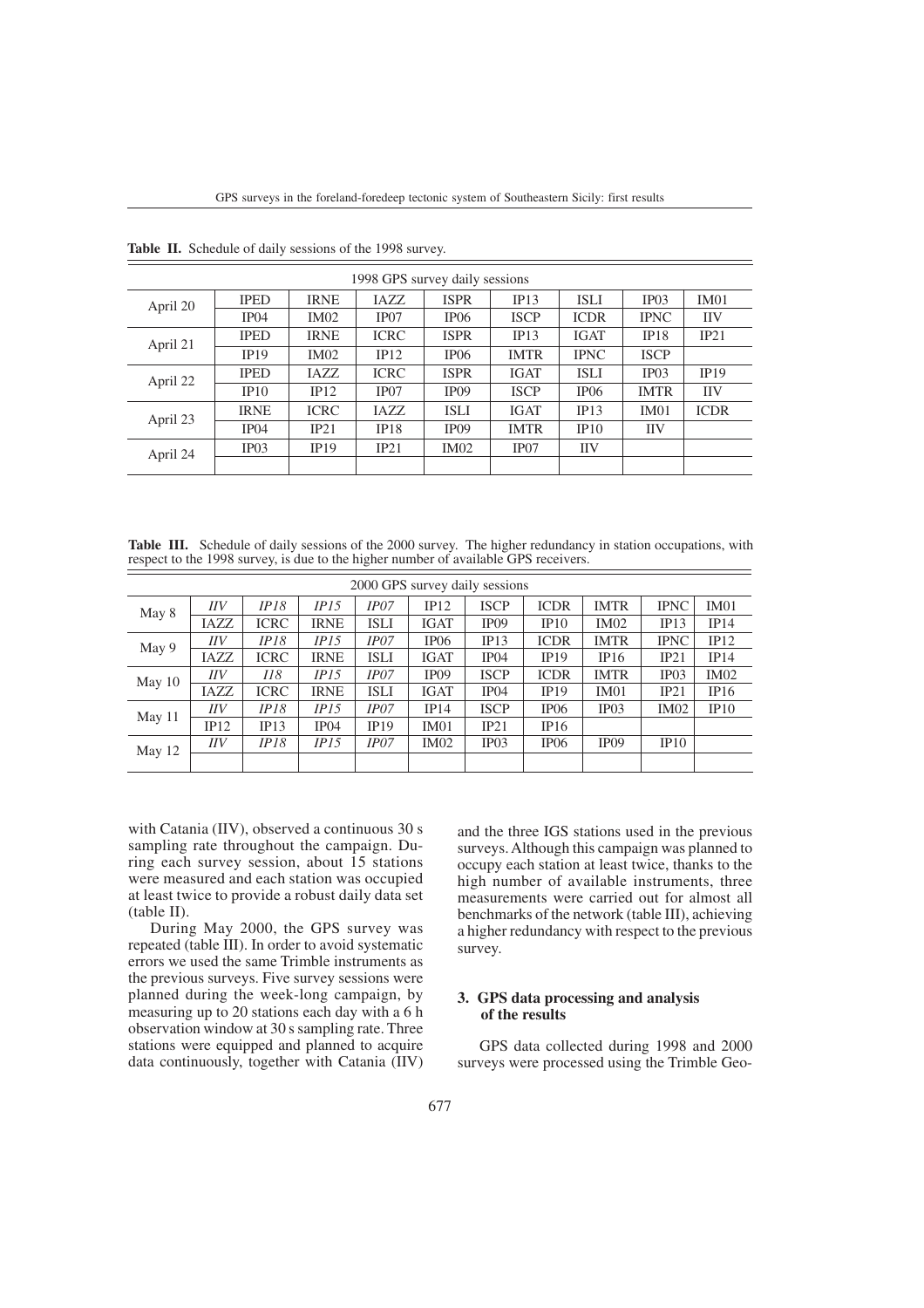matics Office software, version 1.5 (Trimble, 2001). Precise ephemerides produced by the IGS were used during processing to achieve a higher accuracy during the baselines computation (Beutler *et al*., 1990). Data from NOTO, MATE and CAGL IGS stations, belonging to the ITRF network, were added to the processing, in order to connect the Hyblean network to the international frame.

GPS data were processed using both L1 and L2 frequencies. The Iono free linear combination L3 was adopted to avoid the bias produced by the ionosphere delay on the GPS signal propagation. A threshold of 10 km was introduced into the processing for the L3 application, taking into account that for short baselines the noise introduced by the L3 combination may be of the same order of the ionospheric bias. A summary of the baselines processing relevant to each survey is reported in table I. This table shows a decrease in the percentage of discarded

| $2000$ network automonies.                 |           |             |  |  |  |  |
|--------------------------------------------|-----------|-------------|--|--|--|--|
| Similarity<br>transformation<br>parameters | 1998      | 2000        |  |  |  |  |
| Translation along X                        | $-0.042$  | 0.275       |  |  |  |  |
| (m)                                        | ± 0.006   | $\pm 0.001$ |  |  |  |  |
| Translation along y                        | $-0.033$  | 0.164       |  |  |  |  |
| (m)                                        | ± 0.006   | $\pm 0.001$ |  |  |  |  |
| Translation along H                        | 0.006     | $-0.136$    |  |  |  |  |
| (m)                                        | ± 0.008   | ± 0.009     |  |  |  |  |
| Azimuth rotation                           | $-0.0001$ | $-0.0082$   |  |  |  |  |
| (arc second)                               | ± 0.0005  | ± 0.0004    |  |  |  |  |
| Deflection in lat.                         | $-0.0182$ | $-0.0178$   |  |  |  |  |
| (arc second)                               | ± 0.042   | ± 0.0027    |  |  |  |  |
| Deflection in long.                        | 0.0167    | 0.126       |  |  |  |  |
| (arc second)                               | ± 0.024   | ± 0.0014    |  |  |  |  |
| Network scale                              | $-0.069$  | $-0.01$     |  |  |  |  |
| (mm/km)                                    | ± 0.003   | ± 0.000     |  |  |  |  |
|                                            |           |             |  |  |  |  |

Table IV. Transformation parameters for 1998 and 2000 network adjustments.

**Table V.** Coordinate variations between 1998 (epoch 1998) and 2000 (epoch 2000). The average formal errors are about 3 mm for the horizontal component and about 4-5 mm for the vertical one.

| <b>Station</b>   | Delta Lat (m) | $DLat$ err $(m)$ | Delta Lon (m) | $D$ Lon err $(m)$ | Delta $H(m)$ | $DH$ err $(m)$ |
|------------------|---------------|------------------|---------------|-------------------|--------------|----------------|
| IAZZ             | 0.041         | 0.001            | 0.040         | 0.001             | 0.011        | 0.004          |
| <b>ICDR</b>      | 0.039         | 0.002            | 0.044         | 0.002             | $-0.007$     | 0.004          |
| <b>ICRC</b>      | 0.040         | 0.001            | 0.031         | 0.001             | 0.015        | 0.004          |
| <b>IGAT</b>      | 0.040         | 0.001            | 0.040         | 0.001             | 0.012        | 0.004          |
| <b>IIV</b>       | 0.034         | 0.001            | 0.032         | 0.001             | $-0.092$     | 0.004          |
| IM01             | 0.034         | 0.002            | 0.040         | 0.002             | 0.021        | 0.004          |
| IM02             | 0.038         | 0.001            | 0.049         | 0.001             | 0.014        | 0.004          |
| <b>IMTR</b>      | 0.033         | 0.001            | 0.027         | 0.001             | $-0.032$     | 0.004          |
| IP03             | 0.042         | 0.001            | 0.031         | 0.001             | $-0.001$     | 0.004          |
| IP04             | 0.022         | 0.002            | 0.052         | 0.002             | $-0.034$     | 0.004          |
| IP <sub>06</sub> | 0.046         | 0.002            | 0.044         | 0.001             | 0.009        | 0.004          |
| IP <sub>07</sub> | 0.039         | 0.002            | 0.043         | 0.001             | 0.010        | 0.004          |
| IP09             | 0.039         | 0.002            | 0.040         | 0.002             | $-0.002$     | 0.004          |
| IP10             | 0.039         | 0.002            | 0.046         | 0.002             | 0.006        | 0.004          |
| IP12             | 0.041         | 0.002            | 0.043         | 0.002             | 0.013        | 0.004          |
| IP13             | 0.035         | 0.001            | 0.041         | 0.001             | 0.011        | 0.004          |
| IP16             | 0.051         | 0.003            | 0.043         | 0.003             | 0.020        | 0.007          |
| <b>IP18</b>      | 0.048         | 0.002            | 0.040         | 0.002             | 0.018        | 0.004          |
| IP19             | 0.054         | 0.001            | 0.048         | 0.001             | 0.007        | 0.004          |
| IP21             | 0.047         | 0.001            | 0.044         | 0.001             | $-0.014$     | 0.004          |
| <b>IPNC</b>      | 0.043         | 0.003            | 0.043         | 0.003             | $-0.009$     | 0.004          |
| <b>IRNE</b>      | 0.037         | 0.002            | 0.043         | 0.002             | $-0.025$     | 0.006          |
| <b>ISCP</b>      | 0.040         | 0.002            | 0.042         | 0.002             | 0.014        | 0.004          |
| <b>ISLI</b>      | 0.044         | 0.002            | 0.040         | 0.002             | 0.013        | 0.004          |
| CAGL             | 0.026         | Fixed            | 0.044         | Fixed             | 0.001        | Fixed          |
| <b>MATE</b>      | 0.038         | Fixed            | 0.047         | Fixed             | $-0.002$     | Fixed          |
| <b>NOTO</b>      | 0.036         | Fixed            | 0.043         | Fixed             | $-0.003$     | Fixed          |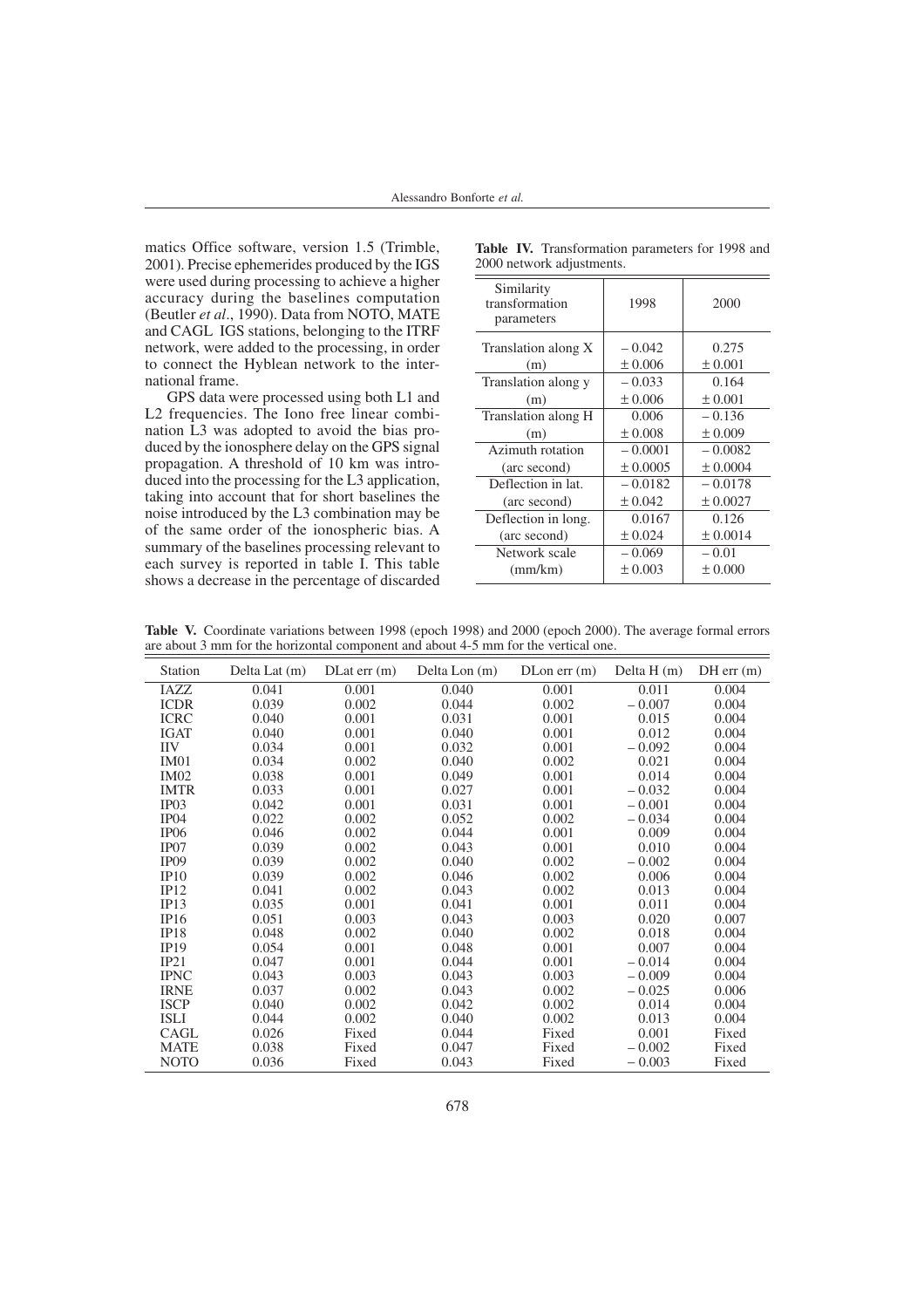solutions for the second campaign; this is mainly due to the presence of a higher number of stations for which a 24 h set of data was suitable. This allowed us to recover some bad solutions, by reducing, changing and moving the processed time window, in order to use the best available data set.

After processing the baselines, the networks were adjusted without introducing constraints, to verify the internal consistency of the data set and to estimate the positioning errors at each station. Following this first step in the adjustment computation, once stable network solutions were obtained, the coordinates of the three IGS stations were fixed. Reference station coordinates were derived from the ITRF2000 solution, using the velocity model produced for each station by the IGS.

The 1998 and 2000 campaigns were adjusted by fixing the coordinates on the NOTO, MATE and CAGL IGS stations calculated at April 1998

| Similarity<br>transformation<br>parameters | 1998 (fixed at<br>apoch 2000) |
|--------------------------------------------|-------------------------------|
| Translation along X                        | 0.001                         |
| (m)                                        | ± 0.006                       |
| Translation along y                        | 0.002                         |
| (m)                                        | ± 0.006                       |
| Translation along H                        | 0.001                         |
| (m)                                        | ± 0.008                       |
| Azimuth rotation                           | $-0.0009$                     |
| (arc second)                               | ± 0.0005                      |
| Deflection in lat.                         | $-0.0123$                     |
| (arc second)                               | ± 0.026                       |
| Deflection in long.                        | 0.0134                        |
| (arc second)                               | ± 0.016                       |
| Network scale                              | $-0.063$                      |
| (mm/km)                                    | ± 0.003                       |
|                                            |                               |

Table VI. Transformation parameters for 1998 network adjustment, fixed at epoch 2000

Table VII. Coordinate variations between 1998 and 2000, with both networks fixed at epoch 2000. The mean formal error is about 3 mm for the horizontal component and 4-5 mm for the vertical one.

| Station          | Delta Lat (m) | $DLat$ err $(m)$ | Delta Lon (m) | $D$ Lon err $(m)$ | Delta $H(m)$ | $DH$ err $(m)$ |
|------------------|---------------|------------------|---------------|-------------------|--------------|----------------|
| IAZZ             | 0.006         | 0.001            | $-0.003$      | 0.001             | 0.017        | 0.004          |
| <b>ICDR</b>      | 0.004         | 0.002            | 0.000         | 0.002             | $-0.003$     | 0.004          |
| <b>ICRC</b>      | 0.005         | 0.001            | $-0.012$      | 0.001             | 0.020        | 0.004          |
| <b>IGAT</b>      | 0.005         | 0.001            | $-0.004$      | 0.001             | 0.016        | 0.004          |
| <b>IIV</b>       | $-0.001$      | 0.001            | $-0.011$      | 0.001             | $-0.086$     | 0.004          |
| <b>IM01</b>      | $-0.001$      | 0.002            | $-0.003$      | 0.002             | 0.026        | 0.004          |
| IMO2             | 0.003         | 0.001            | 0.006         | 0.001             | 0.020        | 0.003          |
| <b>IMTR</b>      | $-0.002$      | 0.001            | $-0.016$      | 0.001             | $-0.027$     | 0.004          |
| IP03             | 0.007         | 0.001            | $-0.012$      | 0.001             | 0.004        | 0.004          |
| IP <sub>04</sub> | $-0.012$      | 0.002            | 0.009         | 0.002             | $-0.030$     | 0.004          |
| IP <sub>06</sub> | 0.011         | 0.001            | 0.001         | 0.001             | 0.014        | 0.004          |
| IP <sub>07</sub> | 0.004         | 0.001            | 0.000         | 0.001             | 0.016        | 0.004          |
| <b>IP09</b>      | 0.004         | 0.002            | $-0.004$      | 0.002             | 0.003        | 0.004          |
| IP10             | 0.004         | 0.002            | 0.003         | 0.002             | 0.010        | 0.004          |
| IP12             | 0.006         | 0.002            | $-0.001$      | 0.002             | 0.018        | 0.004          |
| IP13             | 0.000         | 0.001            | $-0.002$      | 0.001             | 0.016        | 0.004          |
| IP16             | 0.015         | 0.003            | 0.000         | 0.003             | 0.026        | 0.007          |
| <b>IP18</b>      | 0.012         | 0.002            | $-0.003$      | 0.002             | 0.023        | 0.004          |
| IP19             | 0.019         | 0.001            | 0.005         | 0.001             | 0.012        | 0.004          |
| IP21             | 0.011         | 0.001            | 0.001         | 0.001             | $-0.009$     | 0.004          |
| <b>IPNC</b>      | 0.008         | 0.003            | 0.000         | 0.003             | $-0.004$     | 0.004          |
| <b>IRNE</b>      | 0.002         | 0.002            | 0.000         | 0.002             | $-0.020$     | 0.006          |
| <b>ISCP</b>      | 0.005         | 0.002            | $-0.002$      | 0.002             | 0.018        | 0.004          |
| <b>ISLI</b>      | 0.009         | 0.002            | $-0.003$      | 0.002             | 0.018        | 0.004          |
| CAGL             | 0.000         | Fixed            | 0.000         | Fixed             | 0.000        | Fixed          |
| <b>MATE</b>      | 0.000         | Fixed            | 0.000         | Fixed             | 0.000        | Fixed          |
| <b>NOTO</b>      | 0.000         | Fixed            | 0.000         | Fixed             | 0.000        | Fixed          |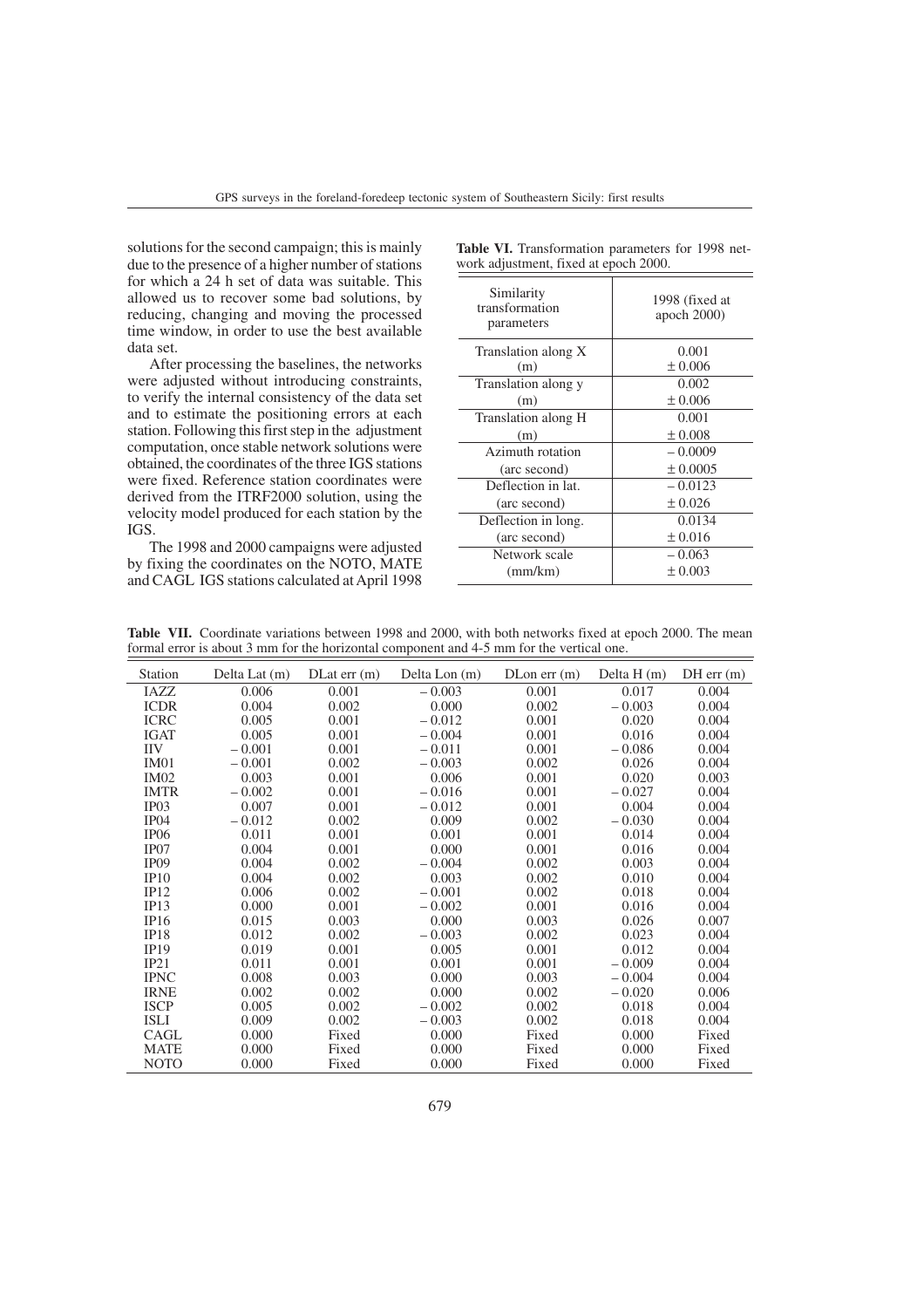and May 2000 epochs, obtaining average formal errors of about 2 mm for the N, E components and of about 3 mm for the Up component, at 95% confidence level. Table IV lists the transformation parameters for the 1998 and 2000 constrained adjustment.

The coordinate comparison between the two campaigns shows horizontal displacements up to  $54 \pm 3$  mm, with a northeast trend at all stations (table V). A similar displacement is shown by the IGS NOTO, MATE and CAGL stations, whose motion is imposed by the velocity model calculated by the IGS.

The vertical component, although less accurate than the horizontal components, displays weak motion. The apparent subsidence measured at IIV station is likely due to a wrong modelling of the GPS antenna offset used in the 1998 survey during the data processing, that probably gives a false height value for that epoch.

To estimate the internal deformation of the area at local scale, a further adjustment was made for the 1998 network. The three IGS reference stations were fixed to the same co-ordinates used to adjust the 2000 network, obtaining a common reference frame for 1998 and 2000 surveys (epoch May 2000). Table VI lists the transformation parameters for the 1998 adjustment constrained to epoch May 2000. The quality of the results of this adjustment are not different to the previous ones. The coordinate comparison between the two epochs referred to the same local frame (table VII) shows displacements within 20 mm for the N component, 16 mm for the E component



**Fig. 4.** Horizontal (vectors) and vertical (contours) velocities at the GPS stations (mm/yr) between 1998 and 2000 computed by fixing the IGS stations co-ordinates at epoch 2000.4. The contour interval is 5 mm/yr. Large arrows indicate the maximum and minimum shortening strain axes.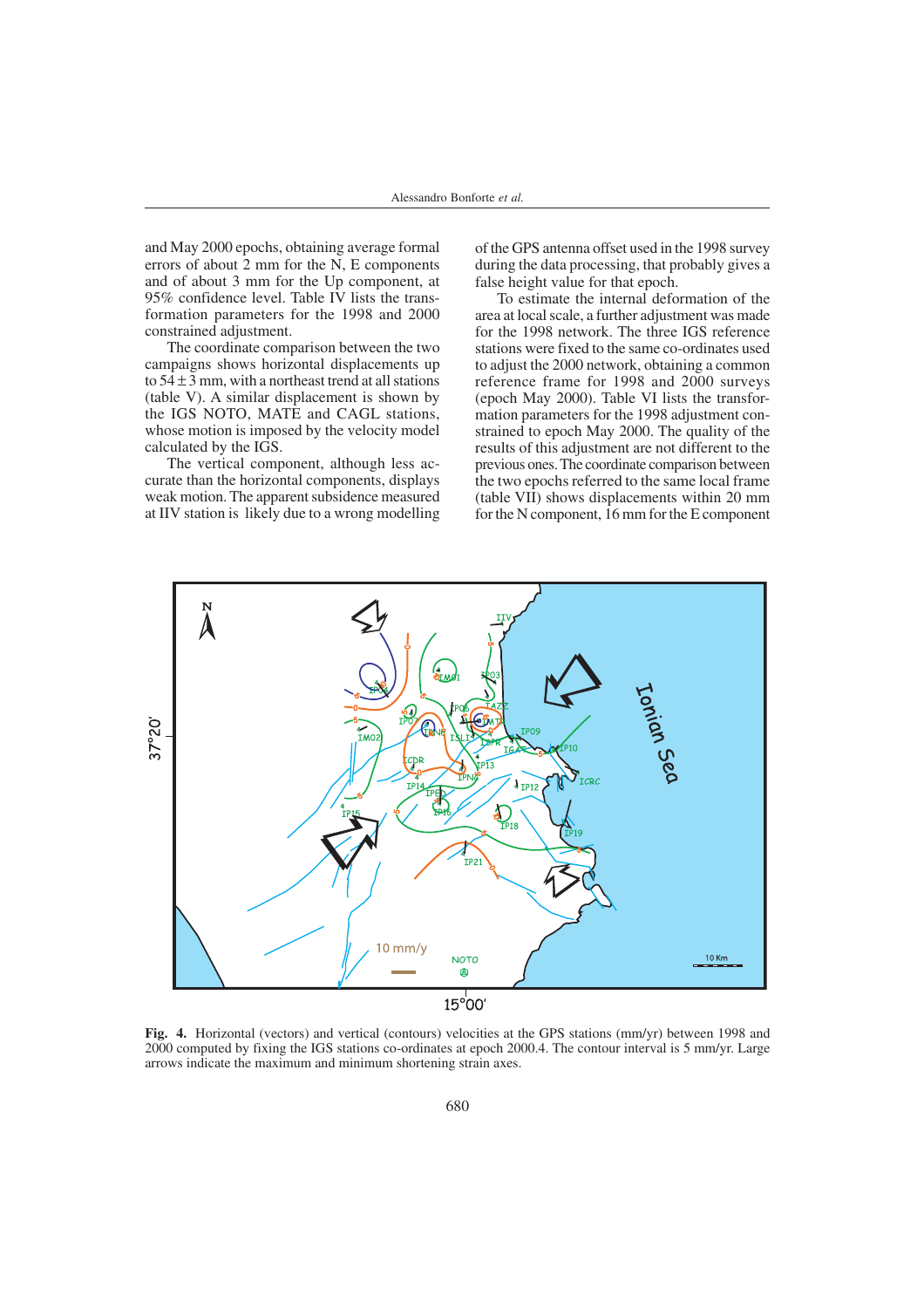GPS surveys in the foreland-foredeep tectonic system of Southeastern Sicily: first results

and 30 mm for the Up component; in this analysis IIV station was excluded due to problems with the antenna modeling during 1998 survey.

# **4. Discussion and conclusions**

To analyse the internal deformation of the Hyblean plateau, we compared the GPS data set collected in two different campaigns performed in 1998 and 2000, computed in the same reference frame (fig. 4). It is remarkable that the velocity vectors (fig. 4), suggests a non uniform deformation for the whole network. A quite uniform northward motion trend is evident on the southern part of the network, whereas the northernmost stations show a more scattered orientation of velocity vectors.

The northward motion of the southern part of the network implies an extension zone between this area and the NOTO station, which was considered fixed. Inside the network, the velocities decrease from the southern to the northern stations, suggesting a crustal shortening while approaching the thrust of the Gela nappe (fig. 5a).

The horizontal strain tensor of the whole network was computed using the ellipsoidal distances, to obtain an overview of its areal deformation. The results of the computation (table VIII) show a negative value of the dilatation of the network with a maximum shor-





**Fig. 5a,b.** a) Northward component of velocities *versus* latitude; b) vertical component of velocities *versus* latitude.

**Table VIII.** Overall strain field computed for the geodetic network. The areal dilatation is the sum of the north and east components. Negative values represent shortening. The network displays a general contraction with a maximum shortening axis trending NE-SW.

|                          | Value              | Error             |
|--------------------------|--------------------|-------------------|
| <b>Strain components</b> |                    |                   |
| East strain component    | $-0.33$ ppm        | $0.045$ ppm       |
| Shear strain component   | $-0.12$ ppm        | $0.0804$ ppm      |
| North strain component   | $-0.29$ ppm        | $0.0485$ ppm      |
| <b>Principal axes</b>    |                    |                   |
| Min shortening           | $-0.25$ ppm        | $0.0485$ ppm      |
| Max shortening           | $-0.38$ ppm        | $0.045$ ppm       |
| Min shortening azimuth   | $-35.9484^{\circ}$ | $20.2543^{\circ}$ |
| Max shortening azimuth   | 54.05164°          | $20.2543^{\circ}$ |
| Areal dilatation         | $-0.62$ ppm        | $0.0935$ ppm      |